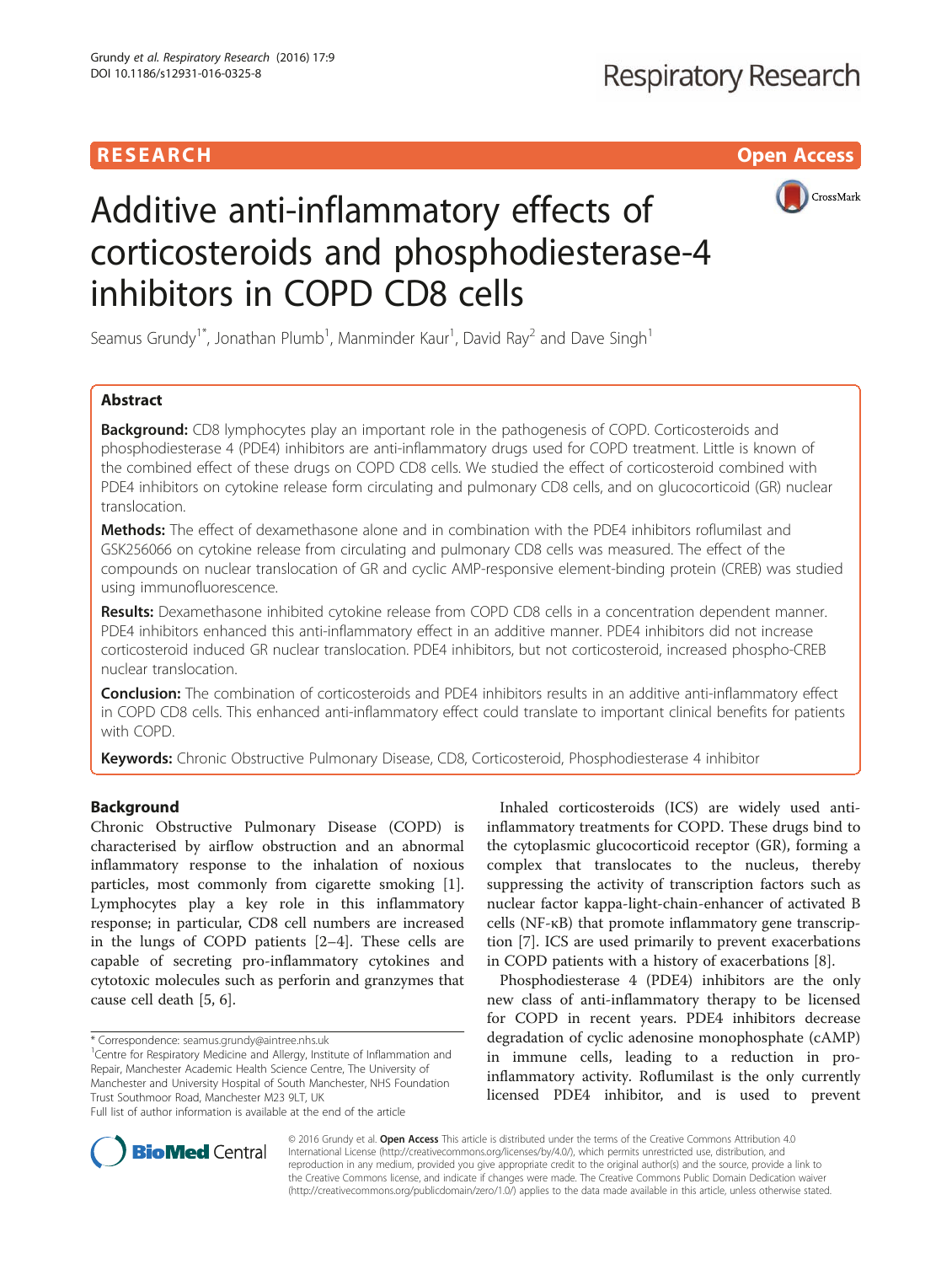exacerbations in severe COPD patients with a history of exacerbations and chronic bronchitis [[9](#page-9-0), [10\]](#page-9-0). This PDE4 inhibitor is an oral treatment that can have systemic side effects such as weight loss and gastro-intestinal disturbance. This had led to efforts to develop inhaled PDE4 inhibitors, such as GSK256066, in order to improve the therapeutic index [\[11\]](#page-9-0).

Roflumilast and ICS target different cell signalling pathways, and it has been shown combining these drugs in vitro, using healthy human peripheral blood mononuclear cells (PBMCs) and COPD bronchial epithelial cells, results in an additive anti-inflammatory effect [\[12](#page-9-0), [13](#page-9-0)]. These in vitro findings are mirrored by the results from the recently published REACT clinical trial, which showed a reduction in exacerbation rates when roflumilast was added to ICS (plus long acting bronchodilator) treatment in COPD patients who were frequent exacerbators [[14](#page-9-0)].

We have further investigated the anti-inflammatory potential of combining corticosteroids and PDE4 inhibitors, by using COPD lymphocytes. We focused on CD8 cells, studying the effects of these drugs alone and in combination on lymphocyte cytokine production. We also evaluated whether PDE4 inhibition enhances GR nuclear translocation.

## Methods

## Subjects

COPD patients, smokers with normal lung function (S) and healthy non-smokers (HNS) were recruited to obtain blood CD8 cells and PBMCs. COPD was diagnosed in accordance with the GOLD strategy document [[1\]](#page-9-0). A separate group of patients who were undergoing lung resection for known or suspected lung cancer were recruited to obtain lung tissue from which to isolate pulmonary CD8 cells. Table 1 shows the patient demographics. The studies performed were approved by the

## Table 1 Subject demographics

local research ethics committee (South Manchester Research Ethics Committee, reference: 03/SM/396). All subjects gave written informed consent.

## Isolation of cells

PBMCs were isolated by Ficoll-Paque (GE Healthcare, Bucks, UK) density gradient. Circulating CD8 cells were isolated from PBMCs using positive selection CD8 microbeads (Miltenyi Biotec, Bisley, UK) in accordance with manufacturer's instructions.

Pulmonary CD8 cells were isolated as previously described [\[15](#page-9-0)]. Briefly, lung tissue was homogenised in a blender. An enriched population of lymphocytes was obtained by Percoll (GE Healthcare) density gradient at percoll concentrations of 40 and 70 %. CD8 cells were positively selected from the enriched population of pulmonary lymphocytes using positive selection CD8 microbeads (Miltenyi Biotec).

## Cell culture

PBMCs and peripheral blood CD8 cells were seeded in triplicate in 96 well plates at 100,000 cells per well. Pulmonary CD8 cells were seeded at 50,000 cells per well. Cells were pre-treated for 1 h with dexamethasone  $(10^{-6}$  M –  $10^{-10}$  M) alone or in combination with GSK256066 (Stratech, Newmarket, UK, Spain), roflumilast (Sigma-Aldrich, Poole, UK) or forskolin (Sigma-Aldrich). Cells were then stimulated for 24 h with anti-CD2/3/28 beads (Miltenyi Biotec). Supernatants were harvested and stored at −20 °C until ELISA was performed.

#### Cytokine analysis

Supernatants were analysed by ELISA according to manufacturer's instructions; IL-2 (R&D Systems DuoSet, R&D Systems, Abingdon, UK), IFNγ (Ready-Set-Go Kit, eBioscience, Herts, UK). Lower limits of detection were 15.6 pg/ml and 4 pg/ml for IL-2 and IFNγ respectively.

|                        | Peripheral blood CD8 |                  |                | Pulmonary CD8 |                |
|------------------------|----------------------|------------------|----------------|---------------|----------------|
|                        | COPD(17)             | S(10)            | HNS(7)         | COPD(6)       | S(4)           |
| Age (yrs)              | $62.6(45-72)$        | 51.9 (38-75)     | 55.8 (44-69)   | 58.7 (43-73)  | $61.3(50-68)$  |
| Male/Female            | 14/3                 | $3/7*$           | $2/5*$         | 5/1           | 4/0            |
| $FEV_1(L)$             | 1.5(0.09)            | $3.0(0.34)$ *    | $3.06$ (0.35)* | 1.75(0.24)    | $3.11(0.56)$ * |
| FEV1 % predicted       | 53.6 (3.5)           | 96.1 $(3.83)^*$  | $99.6(6.23)$ * | 58.7 (9.7)    | 104.4 (11.8)*  |
| FEV1: FVC (%)*         | 47.2(2.8)            | 79.1 (1.89)*     | 79.1 (2.87)*   | 58.9 (8.4)    | 76.7 (8.9)*    |
| Current Smoker         | 8                    | 5                | 0*             | 3             | $\overline{4}$ |
| Smoking History (pkyr) | 42(5.3)              | $17.6$ $(4.0)$ * | 0*             | 42.4 (15.5)   | 36(25.7)       |
| ICS                    | 10                   | $0^*$            | $0^*$          | 2             | $0^*$          |

Data presented as mean (SD) or median (range). Data for all experiments are combined in this table. There were no significant differences between demographics of subsets of volunteers for individual experiments. PBMC samples were paired with peripheral blood CD8 cells. Therefore separate demographics for PBMCs not displayed. Statistically significant differences between COPD and other patient groups are indicated by  $*_p$  < 0.05. COPD: chronic obstructive pulmonary disease; S: smoker with normal lung function; HNS: healthy non-smoker; FEV<sub>1</sub>: Forced expiratory volume in 1 s; FVC: forced vital capacity; ICS: inhaled corticosteroids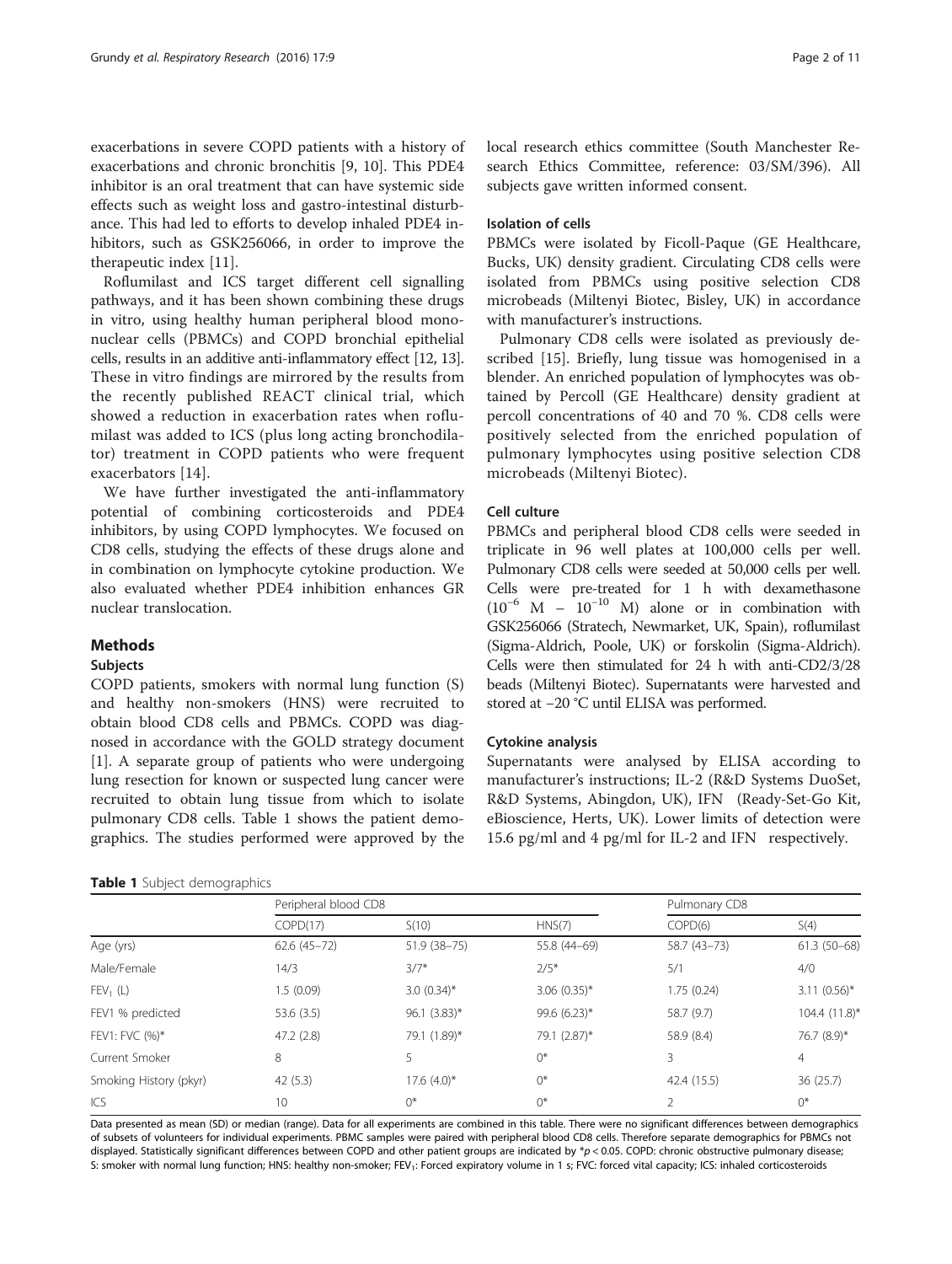## Immunofluorescence

Cytospins were prepared, air dried and fixed in 4 % paraformaldehyde. Cells were labelled for Glucocorticoid receptor alpha (GR, thermoscientific PA1-516) or phospho-CREB (Cell signalling #9191 s). Nuclei were counterstained with 4′6-diamidino-2-phenylindole (DAPI).

Digital micrographs were obtained using a Nikon Eclipse 80i microscope equipped with a QImaging digital camera and ImagePro Plus 5.1 software (MediaCybernetics,

Marlow, UK). Quantification of the nuclear region was determined using the mean fluorescence intensity (MFI) acquired by ImagePro Plus 5.1 software. Background fluorescence levels were subtracted and nuclear MFI was normalised to basal levels in order to calculate relative changes.

## **Statistics**

Data was analysed in GraphPad Prism and statistics performed in GraphPad Instat (GraphPad Software, SanDiego, CA, USA; [http://www.graphpad.com\)](http://www.graphpad.com/). Cytokine data were normally distributed. ANOVA was performed to compare drug effects; where ANOVA  $p < 0.05$ , pairwise comparisons were made using Bonferroni multiple comparisons test.

Concentration response curve fitting was performed using least squares nonlinear regression.  $EC_{50}$  and  $IC_{50}$ were calculated using Graphpad Prism from the fitted concentration response curves.

Interaction ratios were calculated from the ratio of observed efficacy  $(I<sub>O</sub>)$  to expected efficacy  $(I<sub>E</sub>)$ . The expected efficacy was calculated using the Abbott formula:

 $I_{E} = A + B - (AB/100)$ 

when A is efficacy of compound A and B is efficacy of compound B.

An interaction ratio between 0.5 and 1.5 is consistent with an additive effect [[16](#page--1-0)].

#### Results

## Anti-inflammatory effects on blood lymphocytes

The concentration response effect of GSK256066, roflumilast and forskolin on IL-2 release from PBMCs was studied in order to choose concentrations for further experiments (Additional file [1](#page-9-0) and Additional file [2](#page-9-0): Figure S1). The following concentrations were selected for further experiments; GSK256066: 10<sup>-9</sup>M; roflumilast: 10−<sup>7</sup> M; forskolin: 10−<sup>6</sup> M. These concentrations were selected as they were below the maximum effect concentration (Emax) but were around the  $IC_{50}$  value thus ensuring pharmacological activity.

PBMCs and circulating CD8 cells were isolated from COPD patients  $(n = 13)$ , S  $(n = 8)$  and HNS  $(n = 7)$ . Basal levels of IL-2 and IFNγ were low for all groups. AntiCD2/3/28 beads significantly increased the production of both IL-2 and IFNγ from CD8 cells and PBMCs (Additional file [1](#page-9-0): Table S1). There were no significant differences between subject groups in levels of cytokine release from CD8 cells. In PBMCs, levels of stimulated IL-2 release were higher in S (mean 6414.6 pg/ml) and HNS (mean 6327.2 pg/ml) compared to COPD (mean 2469.3 pg/ml),  $p \le 0.05$  for both comparisons.

Dexamethasone inhibited both IL-2 and IFNγ release from peripheral blood CD8 cells and PBMCs in a concentration dependent manner (Figs. [1](#page-3-0) and [2](#page-4-0)). Inhibition at the highest dexamethasone concentration  $(10^{-6}$  M) ranged from 61.1 to 68.5 % for IL-2 and from 56.3 to 59.7 % for IFNγ in the different subject groups (Emax values are shown in Table [2](#page-5-0)). The inhibitory effect of dexamethasone was not statistically different between subject groups (ANOVA  $p > 0.05$  for all concentrations of dexamethasone). Table [2](#page-5-0) shows that the  $IC_{50}$ ,  $EC_{50}$ and Emax values were numerically similar between groups.

GSK256066 (10<sup>-9</sup> M), roflumilast (10<sup>-7</sup> M) and forskolin (10−<sup>6</sup> M) each caused significant inhibition of both IL-2 and IFNγ release from stimulated peripheral blood CD8 cells and PBMCs. The inhibitory effects of these compounds was generally  $<60$  % (Figs. [1](#page-3-0) and [2](#page-4-0); data points on graphs where  $log[Dev] = 0$ .

Dexamethasone combined with GSK256066, roflumilast or forskolin resulted in greater inhibition of cytokine release in all subject groups (Figs. [1](#page-3-0) and [2,](#page-4-0) Table [2](#page-5-0), Additional file [1:](#page-9-0) Table S2). This enhanced inhibition was significantly greater than the effect of corticosteroid alone (ANOVA  $p < 0.05$ , Bonferroni  $p < 0.05$ ) for all conditions except for the dexamethasone 10−<sup>10</sup> M concentration for both IL-2 and IFNγ from CD8 cells.

The  $EC_{50}$  and  $IC_{50}$  values were generally lower for dexamethasone combined with GSK256066, roflumilast or forskolin compared to dexamethasone alone in all subject groups (Table [2](#page-5-0)). Similarly, the Emax values for combination treatments were greater than dexamethasone alone. Calculated interaction ratios were consistent with an additive effect (for example at dexamethasone 10−<sup>8</sup> M the majority of IR values ranged from 1.0-1.5 for both PBMCs and CD8 cells; see Additional file [1](#page-9-0): Table S2).

## Anti-inflammatory effects on pulmonary CD8 cells

Pulmonary CD8 cells were isolated from lung tissue of COPD patients ( $n = 6$ ) and S ( $n = 4$ ). Due to limited cell numbers these experiments were limited to a single PDE4 inhibitor. We selected GSK256066 as it was the most potent in the previous experiments (See Additional file [1](#page-9-0):  $EC_{50}$  data). Basal levels of IL-2 and IFNy release from pulmonary CD8 cells were low. Anti-CD2/3/28 beads induced a significant increase in release of both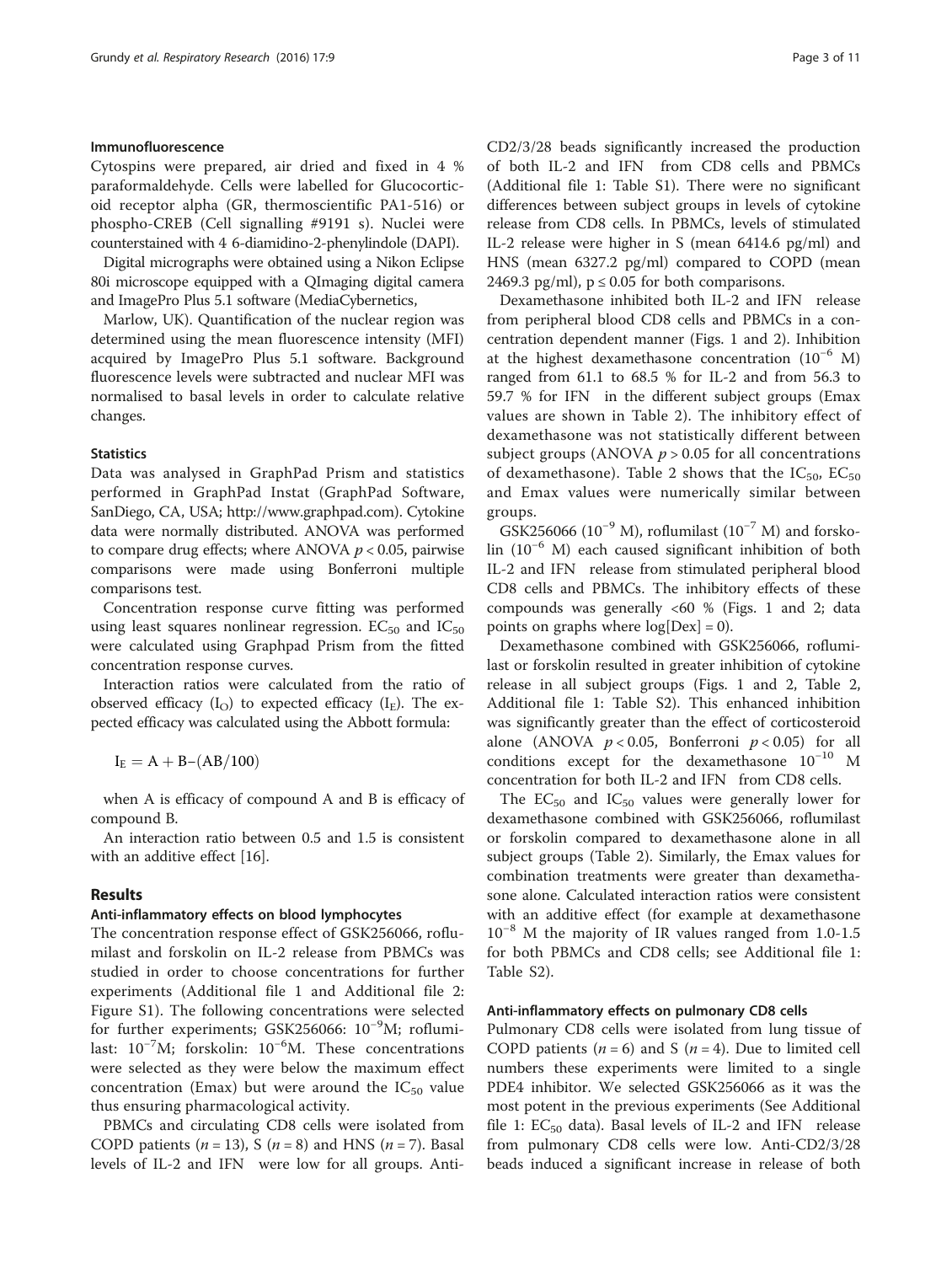<span id="page-3-0"></span>

were harvested and Interleukin 2 (IL-2) was measured by ELISA. Data presented as mean  $\pm$  SE

IL-2 and IFNγ from pulmonary CD8 cells (Additional file [1:](#page-9-0) Table S1). There were no significant differences between patient groups in levels of cytokine release from pulmonary CD8 cells ( $p > 0.05$  for both IL-2 and IFNy).

GSK256066 significantly inhibited release of both IL-2 (mean percent inhibition 40.1 % in S, 47.9 % in COPD) and IFNγ (mean percent inhibition 28.5 % in S, 45.8 % in COPD) from pulmonary CD8 cells with no significant differences between patient groups (Fig. [3\)](#page-6-0). Dexamethasone inhibited cytokine release from pulmonary CD8 cells in a concentration dependent manner with mean inhibition at the highest concentration for IL-2 of 74.1 and 63.5 % for S and COPD respectively and IFNγ of 68.2 and 48.0 % for S and COPD respectively (Fig. [3](#page-6-0)). There were no significant differences in effect of dexamethasone between patient groups.

Dexamethasone combined with GSK256066 produced a greater anti-inflammatory effect than dexamethasone alone in both subject groups (Fig. [3](#page-6-0)). This enhanced anti-inflammatory effect was numerically apparent at most concentrations, but did not always achieve statistical significance. Interaction ratios ranged from 0.9 to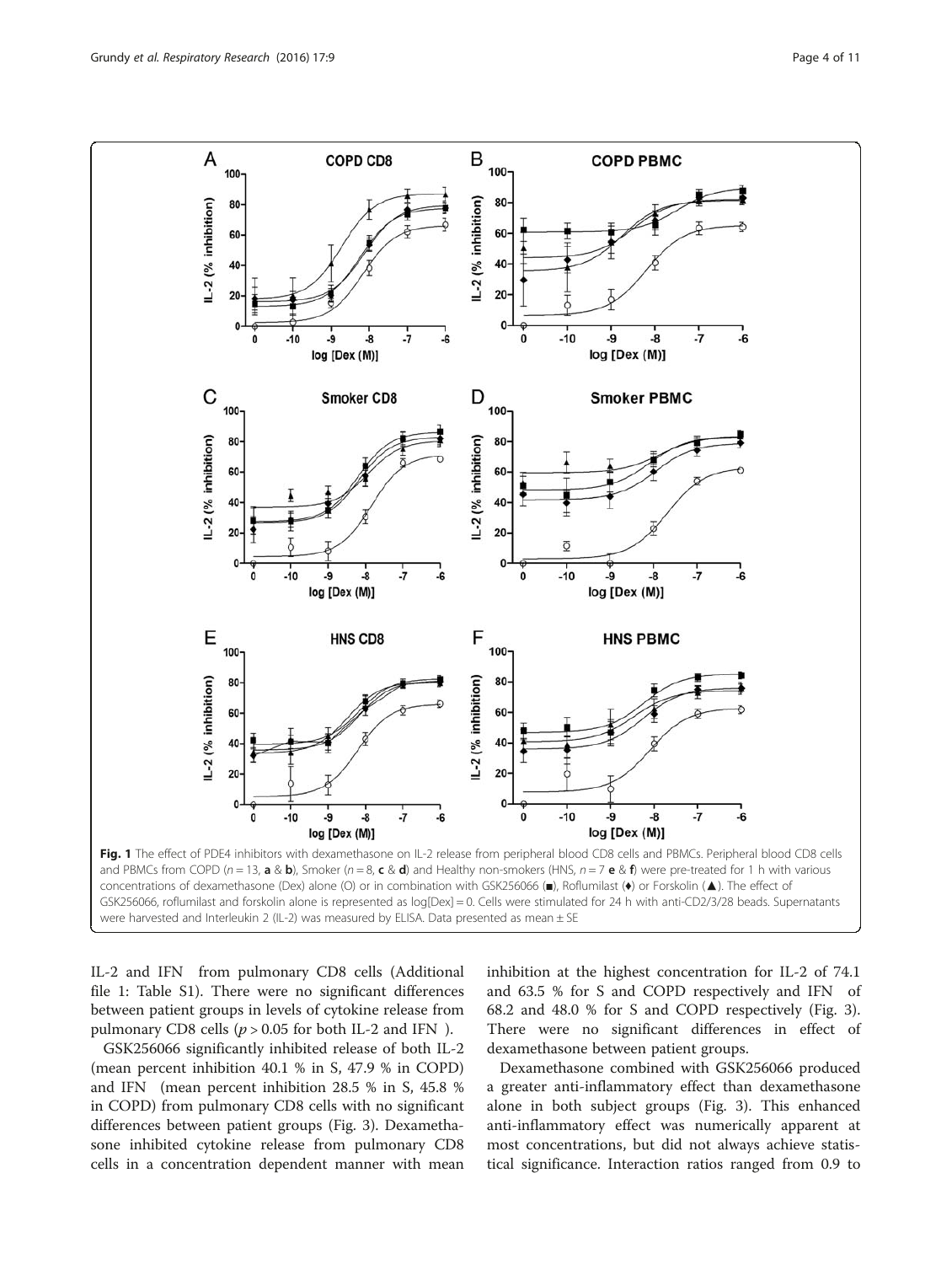<span id="page-4-0"></span>

roflumilast and forskolin alone is represented as log[Dex]M = 0. Cells were stimulated for 24 h with anti-CD2/3/28 beads. Supernatants were harvested and Interferon gamma (IFNγ) was measured by ELISA. Data presented as mean ± SE

1.4 for all studied concentrations of dexamethasone (Table [3](#page-6-0)). This is consistent with an additive effect for dexamethasone and GSK256066 combined.

# GR nuclear translocation

In resting blood CD8 cells from COPD patients  $(n = 5)$ , GR was predominantly visualised within the cytoplasm. Treatment with dexamethasone resulted in nuclear translocation of GR. Treatment with GSK256066 and forskolin alone also produced nuclear translocation of GR. Roflumilast alone had no effect on the sub-cellular location of GR. The combination of dexamethasone with

GSK256066, roflumilast or forskolin did not result in any greater level of nuclear GR compared to dexamethasone alone (Fig. [4\)](#page-7-0).

## CREB nuclear translocation

In unstimulated peripheral blood CD8 cells, dexamethasone had no significant effect on nuclear translocation of p-CREB. In contrast, GSK256066 and forskolin increased nuclear p-CREB localisation. The addition of dexamethasone to GSK256066 or forskolin had no additional effect on p-CREB nuclear translocation compared to GSK256066 alone (Fig. [5](#page-8-0)).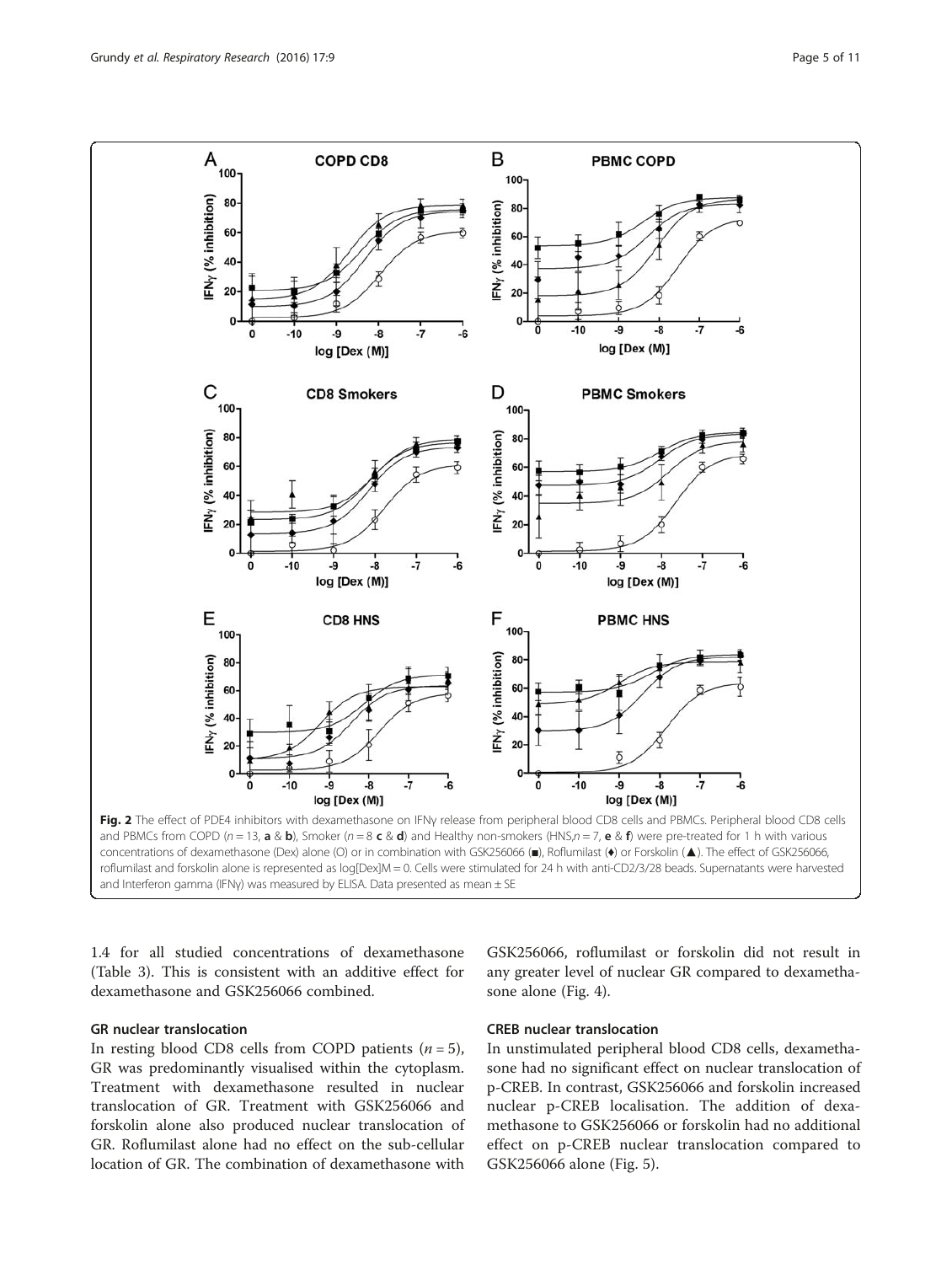<span id="page-5-0"></span>**Table 2** Mean EC<sub>50</sub>, IC<sub>50</sub> and E<sub>max</sub> for dexamethasone alone and in combination with PDE4 inhibitors in blood CD8 cells and PBMCs

|                 |             | Dex  | Dex/256066 | Dex/Rof                       | Dex/Forsk |
|-----------------|-------------|------|------------|-------------------------------|-----------|
|                 |             |      |            | Mean EC <sub>50</sub> IL-2    |           |
| CD8             | COPD        | 7.8  | 4.8        | 6.7                           | 1.6       |
|                 | Smoker      | 16.6 | 5.4        | 6.1                           | 14.1      |
|                 | <b>HNS</b>  | 11.2 | 5.4        | 7.7                           | 2.7       |
| PBMC            | <b>COPD</b> | 8.91 | 11.4       | 4.2                           | 2.2       |
|                 | Smoker      | 22.9 | 8.3        | 8.7                           | 18.2      |
|                 | <b>HNS</b>  | 12.0 | 4.9        | 3.8                           | 2.0       |
|                 |             |      |            | Mean EC <sub>50</sub> IFNy    |           |
| CD <sub>8</sub> | COPD        | 10.0 | 4.0        | 5.0                           | 1.6       |
|                 | Smoker      | 20.0 | 6.3        | 7.9                           | 10.0      |
|                 | <b>HNS</b>  | 15.8 | 12.6       | 3.2                           | 5.0       |
| PBMC            | COPD        | 31.6 | 4.0        | 6.3                           | 10.0      |
|                 | Smoker      | 20.0 | 10.0       | 7.9                           | 15.8      |
|                 | <b>HNS</b>  | 10.0 | 4.0        | 2.5                           | 2.5       |
|                 |             |      |            | Mean IC <sub>50</sub> IL-2    |           |
| CD <sub>8</sub> | COPD        | 7.9  | 5.5        | 7.1                           | 1.8       |
|                 | Smoker      | 16.6 | 6.2        | 8.5                           | 22.9      |
|                 | <b>HNS</b>  | 7.9  | 5.9        | 8.3                           | 3.2       |
| PBMC            | COPD        | 8.5  | 30.2       | 4.8                           | 1.6       |
|                 | Smoker      | 22.9 | 6.6        | 9.3                           | 33.9      |
|                 | <b>HNS</b>  | 10.7 | 5.5        | 6.5                           | 3.1       |
|                 |             |      |            | Mean IC <sub>50</sub> IFNy    |           |
| CD8             | COPD        | 12.0 | 3.6        | 4.6                           | 1.9       |
|                 | Smoker      | 18.2 | 8.1        | 7.4                           | 11.0      |
|                 | <b>HNS</b>  | 21.4 | 8.1        | 3.6                           | 0.8       |
| PBMC            | <b>COPD</b> | 33.1 | 5.0        | 8.5                           | 9.8       |
|                 | Smoker      | 23.4 | 8.7        | 8.9                           | 24.0      |
|                 | <b>HNS</b>  | 15.1 | 6.0        | 3.6                           | 1.0       |
|                 |             |      |            | $E_{\text{max}}$ IL2          |           |
| CD8             | COPD        | 67.9 | 78.1       | 78.2                          | 86.6      |
|                 | Smoker      | 68.5 | 86.5       | 81.9                          | 80.9      |
|                 | <b>HNS</b>  | 66.3 | 82.0       | 80.7                          | 79.7      |
| PBMC            | COPD        | 64.2 | 87.4       | 83.0                          | 81.6      |
|                 | Smoker      | 61.1 | 84.8       | 79.2                          | 84.1      |
|                 | <b>HNS</b>  | 61.9 | 84.3       | 75.9                          | 77.5      |
|                 |             |      |            | $E_{\text{max}}$ IFN $\gamma$ |           |
| CD8             | COPD        | 59.8 | 74.9       | 75.1                          | 78.8      |
|                 | Smoker      | 59.2 | 77.6       | 72.9                          | 76.6      |
|                 | <b>HNS</b>  | 56.3 | 70.5       | 65.4                          | 75.4      |

**Table 2** Mean EC<sub>50</sub>, IC<sub>50</sub> and E<sub>max</sub> for dexamethasone alone and in combination with PDE4 inhibitors in blood CD8 cells and PBMCs (Continued)

| PBMC | COPD.      | 697  | 864  | 822  | 85.7 |  |
|------|------------|------|------|------|------|--|
|      | Smoker     | 66.0 | 84.0 | 83.6 | 75.4 |  |
|      | <b>HNS</b> | 610  | 83.2 | 829  | 73.7 |  |

Data presented mean nanomolar concentration for  $EC_{50}$  and  $IC_{50}$ . Data presented as mean percent inhibition for E<sub>max</sub>. Dex: dexamethasone; 256066: GSK256066;CD8: circulating CD8 cells; PBMC: peripheral blood mononuclear cells; Rof: roflumilast; Forsk: forskolin; COPD: chronic obstructive pulmonary disease; HNS: healthy non-smoker; IL-2: interleukin 2; IFNγ: interferon gamma; EC<sub>50</sub>: concentration producing 50 % of maximal effect; IC<sub>50</sub>: concentration producing reduction of 50 % relative to untreated stimulated levels; Emax: Maximal inhibitory effect at dexamethasone 10<sup>−</sup><sup>6</sup> M

## Discussion

The combination of dexamethasone with PDE4 inhibitors had an additive anti-inflammatory effect on both circulating and pulmonary CD8 cells from COPD patients and controls. These drug classes can be used in combination in clinical practice [\[14](#page-9-0)]; we show that this clinical strategy causes additive anti-inflammatory effects on a cell type involved in COPD inflammation. This additive anti-inflammatory effect is due to PDE4 inhibitors influencing cAMP signalling, which is not affected by corticosteroids.

We used sub-maximal concentrations of the PDE4 inhibitors roflumilast and GSK256066 to evaluate interactions with corticosteroid. In PBMCs, which contain both CD4 and CD8 cells, and isolated CD8 cells, we observed the same phenomenon; PDE4 inhibition provided an additional anti-inflammatory effect on top of that caused by dexamethasone. This resulted in a greater Emax (maximal inhibitory effect) and a reduced  $EC_{50}$  value for combination treatment. It is interesting that this additive effect was present at the majority of corticosteroid concentrations, as it implies that this effect may also be observed in clinical practice across a range of drug concentrations. The use of forskolin, which is known to increase cAMP levels, in these experiments provided confirmation that the additive effect was due to the combination of cAMP modulation with GR activation. Previous work has suggested that cAMP signalling may oppose glucocorticoid action [\[17, 18\]](#page--1-0). However, we show that this does not occur in COPD lymphocytes, as an additive effect is observed with simultaneous cAMP modulation with GR activation.

The number of experiments possible with lung cells was reduced due to the lower number of cells available. We chose to only use GSK256066 for these experiments, as it had been the most potent in our hands, which is consistent with previous publications comparing this drug to roflumilast [\[19](#page--1-0)]. The results from lung CD8 cells showed the same pattern as blood, but the experimental variability was greater and so statistical significance was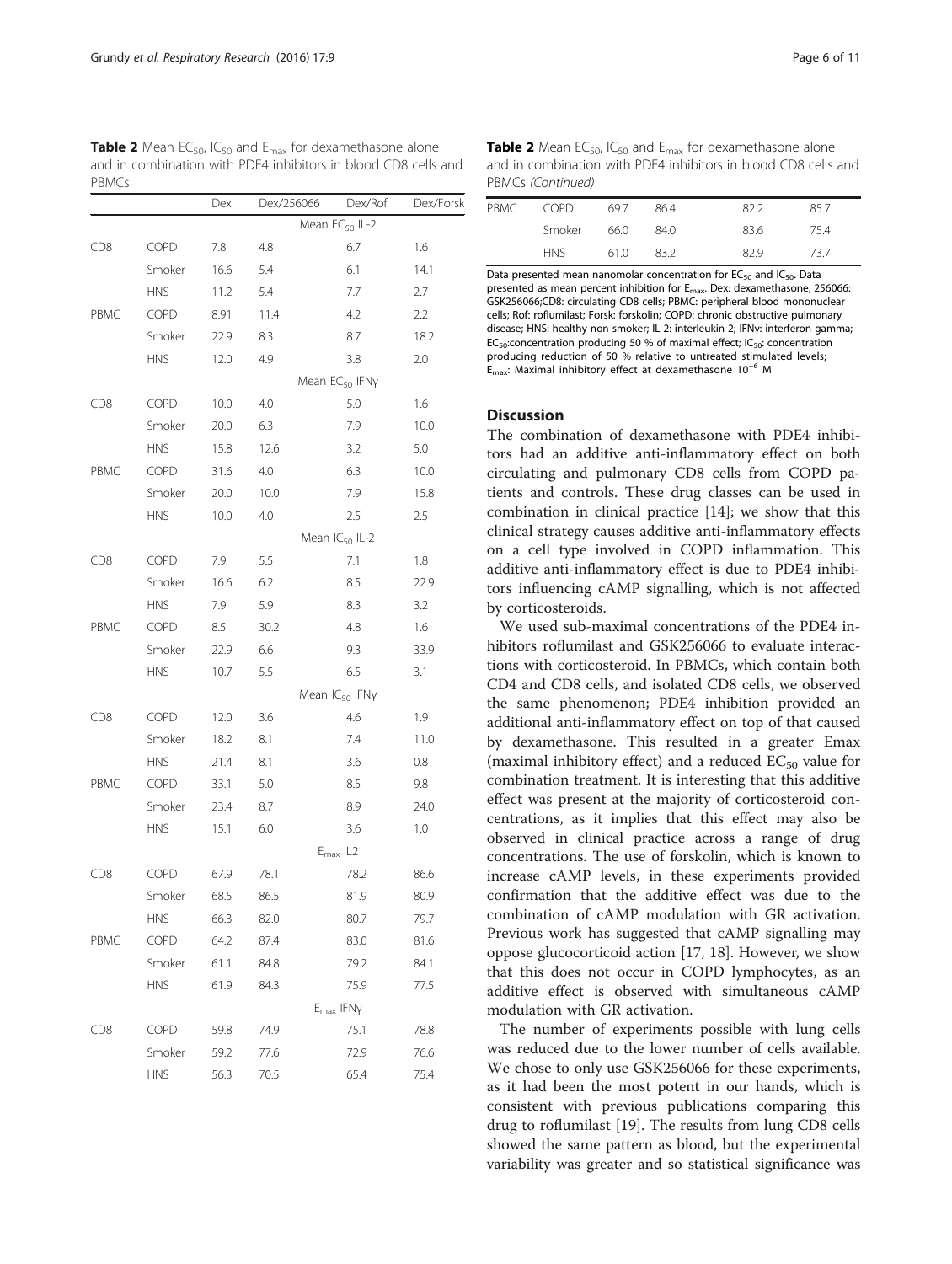<span id="page-6-0"></span>

smokers with normal lung function ( $n = 4$ ) were pre-treated with various concentrations of dexamethasone (Dex) alone (O) or in combination with GSK256066 (■). The effect of GSK256066 alone is represented as log[Dex]M = 0. Cells were then stimulated with anti-CD2/3/28 beads for 24 h. Supernatants were harvested and interleukin 2 (IL-2) and interferon gamma (IFNγ) were measured by ELISA. Data presented as mean ± 95 % confidence intervals. a COPD, IL-2, b Smokers, IL-2, c COPD, IFNγ, d Smoker. IFNγ. Statistical significance of difference between dexamethasone alone compared to dexamethasone with GSK256066 indicated by  $*$   $p < 0.05$ 

| <b>Table 3</b> Interaction ratios for combination of dexamethasone |  |
|--------------------------------------------------------------------|--|
| and GSK256066 on pulmonary CD8 cells                               |  |

|                      | COPD      |                        |                        |           | Smokers   |           |  |  |
|----------------------|-----------|------------------------|------------------------|-----------|-----------|-----------|--|--|
|                      |           | Interaction ratio IL-2 |                        |           |           |           |  |  |
| Dex (M)              | $10^{-8}$ | $10^{-7}$              | $10^{-6}$              | $10^{-8}$ | $10^{-7}$ | $10^{-6}$ |  |  |
| $\mathsf{I}_\circ$   | 57.3      | 69.9                   | 81.1                   | 64.0      | 78.1      | 83.8      |  |  |
| l <sub>F</sub>       | 64.5      | 79.0                   | 81.0                   | 54.1      | 77.2      | 84.6      |  |  |
| <b>IR</b>            | 0.9       | 0.9                    | 1.0                    | 1.2       | 1.1       | 1.0       |  |  |
|                      |           |                        | Interaction ratio IFNy |           |           |           |  |  |
| Dev (M)              | $10^{-8}$ | $10^{-7}$              | $10^{-6}$              | $10^{-8}$ | $10^{-7}$ | $10^{-6}$ |  |  |
| $\mathsf{I}_{\circ}$ | 60.2      | 70.1                   | 67.6                   | 61.9      | 74.6      | 82.9      |  |  |
| lF.                  | 50.7      | 70                     | 71.9                   | 44.4      | 70.4      | 77.2      |  |  |
| <b>IR</b>            | 1.2       | 1.0                    | 0.9                    | 1.4       | 1.1       | 1.1       |  |  |

Data presented as percent inhibition relative to cells stimulated with anti-CD2/3/28  $I_0$  &  $I_E$ . IR is the ratio of  $I_{\Omega}$  to I<sub>E</sub>. COPD: chronic obstructive pulmonary disease; Dex: dexamethasone; IL-2: interleukin 2; IFNγ: interferon gamma; I<sub>O</sub>: Observed inhibition; I<sub>E</sub>: Expected inhibition; IR: interaction ratio. An interaction ratio between 0.5 and 1.5 is consistent with additive effect

not reached for every concentration when analysing whether two drugs had a greater effect than one. Nevertheless, our results overall show the potential for additive anti-inflammatory effects on COPD CD8 cells when PDE4 inhibitors and corticosteroids are used together.

The calculation of the IR indicated additive, and not synergistic, effects on cytokine production. Furthermore, we saw no enhancement of ligand dependent GR nuclear translocation by PDE4 inhibition. Previous studies in lung cell lines, such as epithelium and airway smooth muscle, have shown a synergistic effect when corticosteroids are combined with compounds that increase intracellular cAMP levels [\[20](#page--1-0)–[22\]](#page--1-0). We did not observe synergy in lymphocytes, indicating that synergy between PDE4 inhibitors and corticosteroids does not occur in all cell types. Similarly, Toll-like receptor 3 stimulation of COPD bronchial epithelial cells resulted in cytokine production that was suppressed by PDE4 inhibition and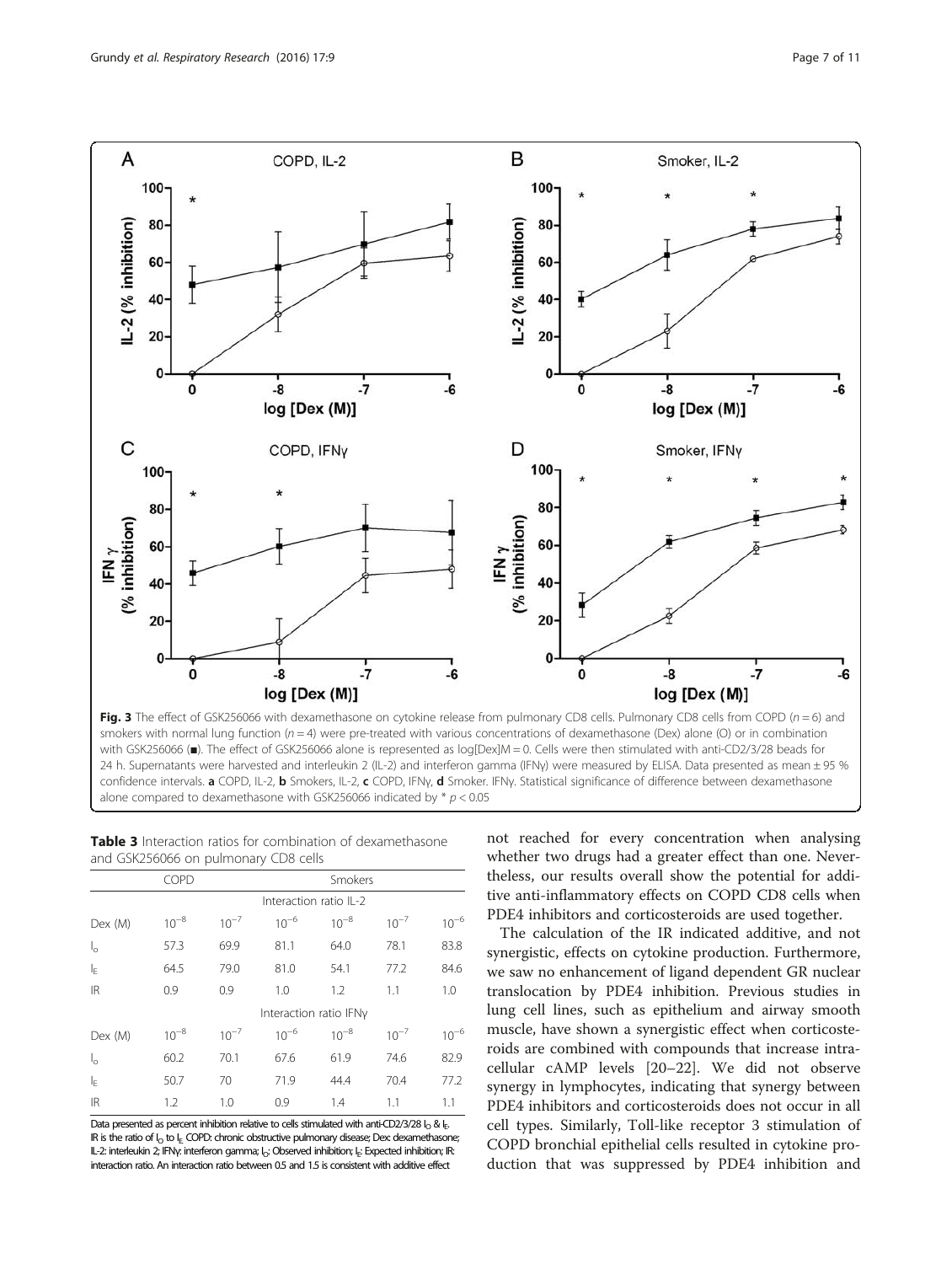<span id="page-7-0"></span>

corticosteroid in an additive, and not synergistic, manner [[12\]](#page-9-0). This further supports the concept that additive or synergistic interactions between these drugs classes vary according to the cell type used, and whether these are cell lines or freshly obtained primary cells from COPD patients.

Ligand-independent nuclear translocation of GR is known to occur in response to  $\beta_2$ -adrenoreceptor ago-nists [\[23\]](#page--1-0). Similar to PDE4 inhibitors,  $β_2$ -adrenoreceptor agonists also increase intracellular cAMP levels. We also observed some evidence that PDE4 inhibition and forskolin (without corticosteroid) enhance GR nuclear translocation. Thus, it seems likely that cAMP has a direct effect on GR nuclear translocation in lymphocytes. However, GR nuclear translocation caused by cAMP may not result in enhanced GR anti-inflammatory activity, and it

would be necessary to study DNA binding of GR in response to PDE4 inhibitors to understand this. Furthermore, there was no additive GR nuclear translocation when PDE4 inhibitors were used with corticosteroids in lymphocytes, indicating that this is not a mechanism that causes additive anti-inflammatory effects.

PDE4 inhibitors, but not corticosteroid, increased nuclear p-CREB; this transcription factor is known to be cAMP responsive. This observation provides evidence that PDE4 inhibition modulates cell signalling pathways that are unaffected by corticosteroids. cAMP is known to regulate production of cytokines such as IL-2 [\[24](#page--1-0), [25](#page--1-0)], while corticosteroids suppress pro-inflammatory cytokine transcription through transrepression mechanisms such as interference with NF-κB activity [\[7](#page-9-0)]. The targeting of different signalling pathways offers the likely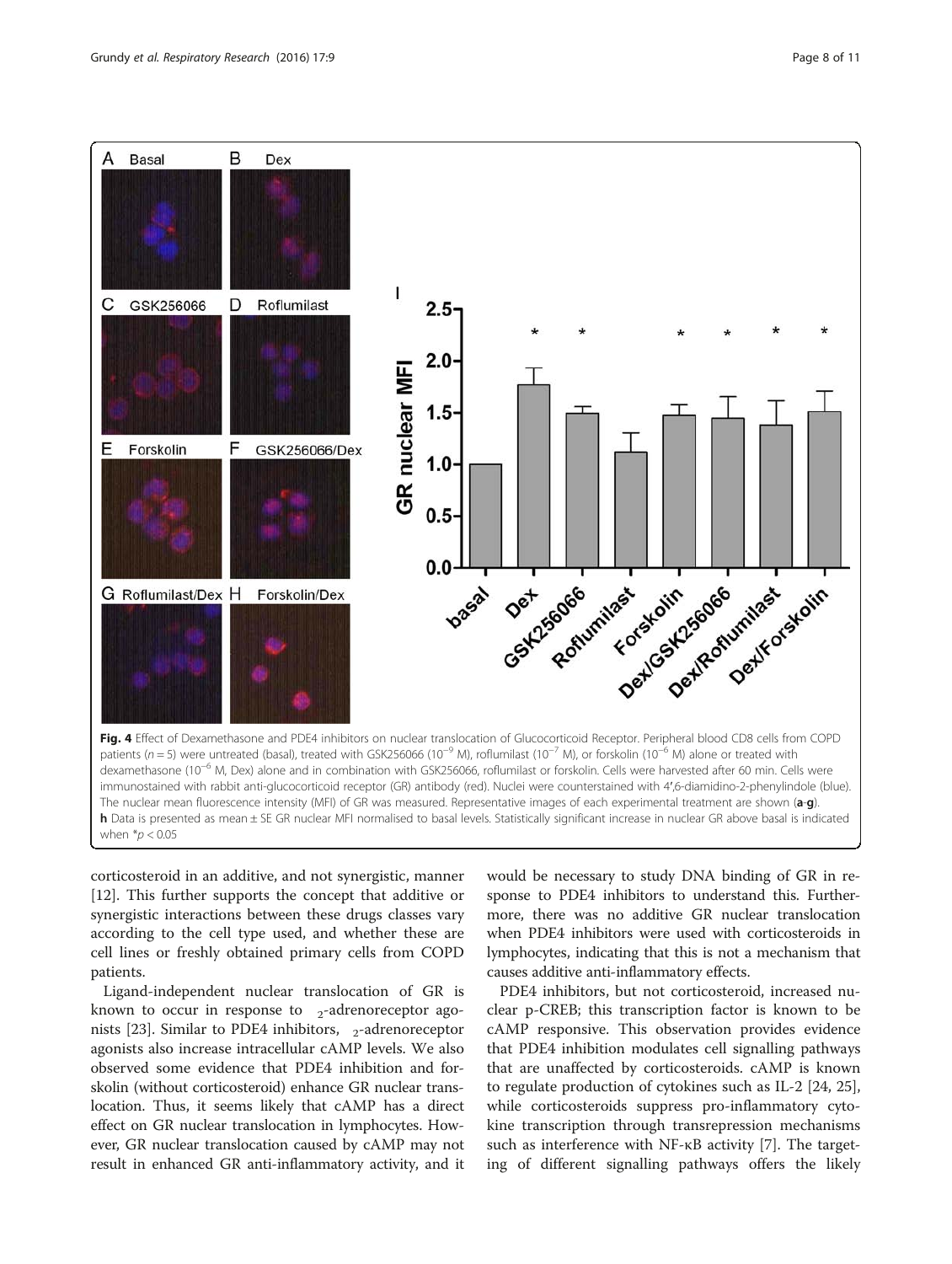<span id="page-8-0"></span>

explanation for additive effects reported here when these drug classes are combined. Beta agonists modulate cAMP signalling, and there is evidence that roflumilast interacts with beta-agonists in epithelial cells to enhance corticosteroid effects. This is worthy of study in COPD lymphocytes.

The anti-inflammatory effects of dexamethasone were similar in COPD patients and controls, both in PBMCs and CD8 cells from the blood and lung tissue. We have previously reported similar corticosteroid sensitivity in COPD and control CD8 cells from blood and lung tissue [[15\]](#page-9-0). In contrast, stimulated bronchoalveolar lavage lymphocytes, containing CD4 and CD8 cells, show decreased corticosteroid sensitivity in COPD patients compared to controls [\[26](#page--1-0)]. This highlights the potential of corticosteroid effects on COPD lymphocytes to differ according to the anatomical location of the cells, and possibly the ratio of CD4 and CD8 cells present.

CD8 cells are capable of playing a variety of proinflammatory roles in COPD, such as the secretion of

pro-inflammatory cytokines and cytotoxic molecules including perforin and granzymes [[5, 6\]](#page-9-0). These cells are commonly involved in the host response to pathogens such as viruses and bacteria. COPD exacerbations are often caused by viruses and bacteria, and are characterised by an excessive pro-inflammatory response to the pathogen [\[27](#page--1-0)]. The role of cytotoxic CD8 cells in the response to virus infection is well known [[28\]](#page--1-0), and these cells also produce a pro-inflammatory response to bacteria; this has been demonstrated using COPD lung CD8 cells [\[29](#page--1-0)]. Inhaled corticosteroids are used to prevent the excessive immune response that occurs during exacerbations. The pharmacological interaction demonstrated in this paper may be useful for limiting any role that CD8 cells play in the inflammatory cascade during COPD exacerbations.

We used T-cell receptor stimulation to evaluate the effects of drugs on CD8 cytokine production. CD8 cells express TLR receptors [\[30](#page--1-0)], and it would be interesting to investigate the effects of corticosteroids and PDE4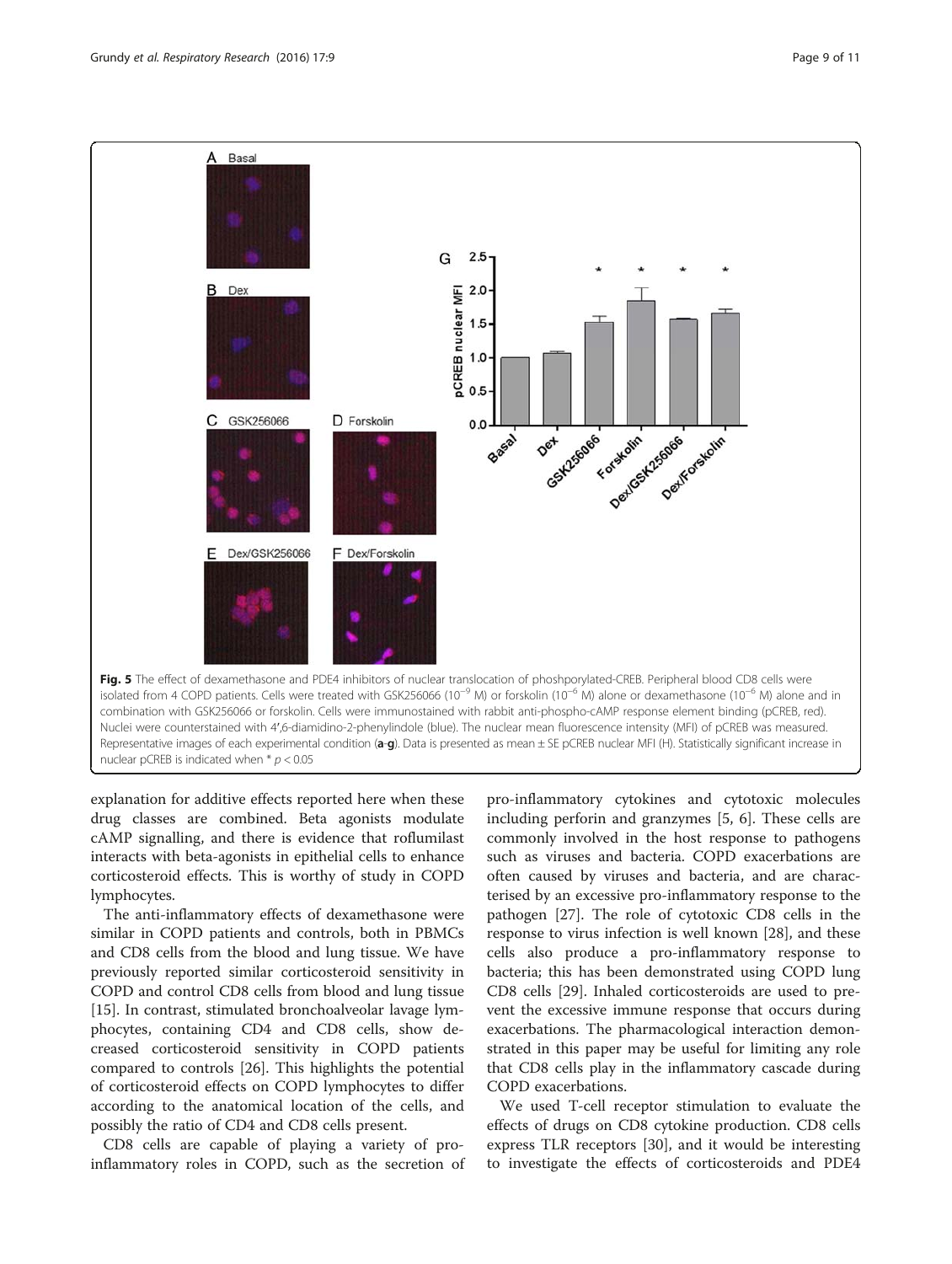<span id="page-9-0"></span>inhibitors on TLR stimulated CD8 cells. This could include a wider range of cytokines than those studied here, such as IL-17, IL-13 and IL-10.

Stimulated IL-2 levels from PBMCs were lower in COPD patients compared to controls. This pattern was not observed for IFNγ secretion from PBMCs, nor were there any differences between COPD patients and controls for cytokine release from blood or lung CD8 cells. The lower IL-2 levels from COPD PBMCs may be a false positive finding in a relatively limited sample size, as there was no other evidence for reduced cytokine production in our other experiments. Other papers investigating lymphocyte cytokine secretion from PBMCs have produced varying results, with more evidence for increased secretion from COPD cells [[31](#page--1-0)–[34](#page--1-0)].

## Conclusions

Clinical data shows that roflumilast causes additional clinical benefits when added to ICS in COPD patients [14, [35](#page--1-0)]. Our COPD lymphocyte data indicates that the combination of these drugs causes an additive antiinflammatory effect on lymphocyte cytokine production. Given the important role of lymphocytes in the pathophysiology of COPD, our results could represent one mechanism by which the clinical benefit of combining these drug classes occurs. Furthermore, our data support combining these drug classes in order to increase the magnitude of anti-inflammatory effect on COPD lung cells.

## Additional files

[Additional file 1:](dx.doi.org/10.1186/s12931-016-0325-8) Supplementary data and Tables S1 & S2. (DOCX 20 kb) [Additional file 2: Figure S1.](dx.doi.org/10.1186/s12931-016-0325-8) Effect of GSK256066, Roflumilast and Forskolin on release of IL-2 in peripheral blood CD8 cells. Peripheral blood CD8 cells from healthy non-smokers ( $n = 2$ ) were pre-treated with stated concentrations of GSK256066 (A), Roflumilast (B) or Forskolin (C) for 1 h prior to stimulation with anti-CD2/3/28 beads for 24 h. Supernatants were harvested and interleukin 2 (IL-2) was measured by ELISA. Data presented as mean ± SE % inhibition of IL-2. (PNG 43 kb)

#### Competing interests

SG has received lecture fees and support for conference attendance from pharmaceutical companies including GSK, Novartis, Boehringer Ingelheim and AstraZeneca.

DS has received lectures fees, support for conference attendance, advisory board fees, and research grants from a range of pharmaceutical companies, including GlaxoSmithKline, Chiesi Pharmaceuticals, AstraZeneca, CIPLA, Novartis, Forest, MSD, Boehringer Ingelheim, and Allmiral. JP,MK & DR have no competing interests to declare.

#### Authors' contributions

Participated in research design: SG, JP, MK, DR, DS. Conducted experiments: SG, JP, MK. Performed data analysis: SG, JP, MK, DR, DS. Wrote or contributed to writing of manuscript: SG, JP, MK, DR, DS. All authors read and approved the final manuscript.

#### Acknowledgments

This work was supported by the Wellcome Trust [Grant number WT092281MA]

This report is independent research supported by National Institute for Health Research Respiratory and Allergy Clinical Research Facility at University Hospital of South Manchester NHS Foundation Trust. The views expressed in this publication are those of the author(s) and not necessarily those of the NHS, the National Institute for Health Research or the Department of Health.

#### Author details

<sup>1</sup> Centre for Respiratory Medicine and Allergy, Institute of Inflammation and Repair, Manchester Academic Health Science Centre, The University of Manchester and University Hospital of South Manchester, NHS Foundation Trust Southmoor Road, Manchester M23 9LT, UK. <sup>2</sup>School of Medicine and Manchester Academic Health Science Centre, University of Manchester, Oxford Road, Manchester M13 9PT, UK.

#### Received: 27 August 2015 Accepted: 13 January 2016

#### References

- 1. Vestbo J, Hurd SS, Agusti AG, Jones PW, Vogelmeier C, Anzueto A, et al. Global strategy for the diagnosis, management, and prevention of chronic obstructive pulmonary disease: GOLD executive summary. Am J Respir Crit Care Med. 2013;187(4):347–65.
- 2. Saetta M, Di Stefano A, Turato G, Facchini FM, Corbino L, Mapp CE, et al. CD8+ T-lymphocytes in peripheral airways of smokers with chronic obstructive pulmonary disease. Am J Respir Crit Care Med. 1998;157(3 Pt 1):822–6.
- 3. Hogg JC, Chu F, Utokaparch S, Woods R, Elliott WM, Buzatu L, et al. The nature of small-airway obstruction in chronic obstructive pulmonary disease. N Engl J Med. 2004;350(26):2645–53.
- 4. O'Shaughnessy TC, Ansari TW, Barnes NC, Jeffery PK. Inflammation in bronchial biopsies of subjects with chronic bronchitis: inverse relationship of CD8+ T lymphocytes with FEV1. Am J Respir Crit Care Med. 1997;155(3):852–7.
- 5. Chrysofakis G, Tzanakis N, Kyriakoy D, Tsoumakidou M, Tsiligianni I, Klimathianaki M, et al. Perforin expression and cytotoxic activity of sputum CD8+ lymphocytes in patients with COPD. Chest. 2004;125(1):71–6.
- 6. Majo J, Ghezzo H, Cosio MG. Lymphocyte population and apoptosis in the lungs of smokers and their relation to emphysema. Eur Respir J. 2001;17(5):946–53.
- 7. Barnes PJ. Anti-inflammatory actions of glucocorticoids: molecular mechanisms. Clin Sci (Lond). 1998;94(6):557–72.
- 8. Alsaeedi A, Sin DD, McAlister FA. The effects of inhaled corticosteroids in chronic obstructive pulmonary disease: a systematic review of randomized placebo-controlled trials. Am J Med. 2002;113(1):59–65.
- 9. Calverley PM, Rabe KF, Goehring UM, Kristiansen S, Fabbri LM, Martinez FJ. Roflumilast in symptomatic chronic obstructive pulmonary disease: two randomised clinical trials. Lancet. 2009;374(9691):685–94.
- 10. Fabbri LM, Calverley PM, Izquierdo-Alonso JL, Bundschuh DS, Brose M, Martinez FJ, et al. Roflumilast in moderate-to-severe chronic obstructive pulmonary disease treated with longacting bronchodilators: two randomised clinical trials. Lancet. 2009;374(9691):695–703.
- 11. Singh D, Petavy F, Macdonald AJ, Lazaar AL, O'Connor BJ. The inhaled phosphodiesterase 4 inhibitor GSK256066 reduces allergen challenge responses in asthma. Respir Res. 2010;11:26.
- 12. Milara J, Morell A, Ballester B, Sanz C, Freire J, Qian X, et al. Roflumilast improves corticosteroid resistance COPD bronchial epithelial cells stimulated with toll like receptor 3 agonist. Respir Res. 2015;16(1):12.
- 13. Tannheimer SL, Sorensen EA, Haran AC, Mansfield CN, Wright CD, Salmon M. Additive anti-inflammatory effects of beta 2 adrenoceptor agonists or glucocorticosteroid with roflumilast in human peripheral blood mononuclear cells. Pulm Pharmacol Ther. 2012;25(2):178–84.
- 14. Martinez FJ, Calverley PM, Goehring UM, Brose M, Fabbri LM, Rabe KF. Effect of roflumilast on exacerbations in patients with severe chronic obstructive pulmonary disease uncontrolled by combination therapy (REACT): a multicentre randomised controlled trial. Lancet. 2015;385(9971):857–66.
- 15. Grundy S, Kaur M, Plumb J, Reynolds S, Hall S, House D, et al. CRAC channel inhibition produces greater anti-inflammatory effects than glucocorticoids in CD8 cells from COPD patients. Clin Sci (Lond). 2013;126(3):223–32.